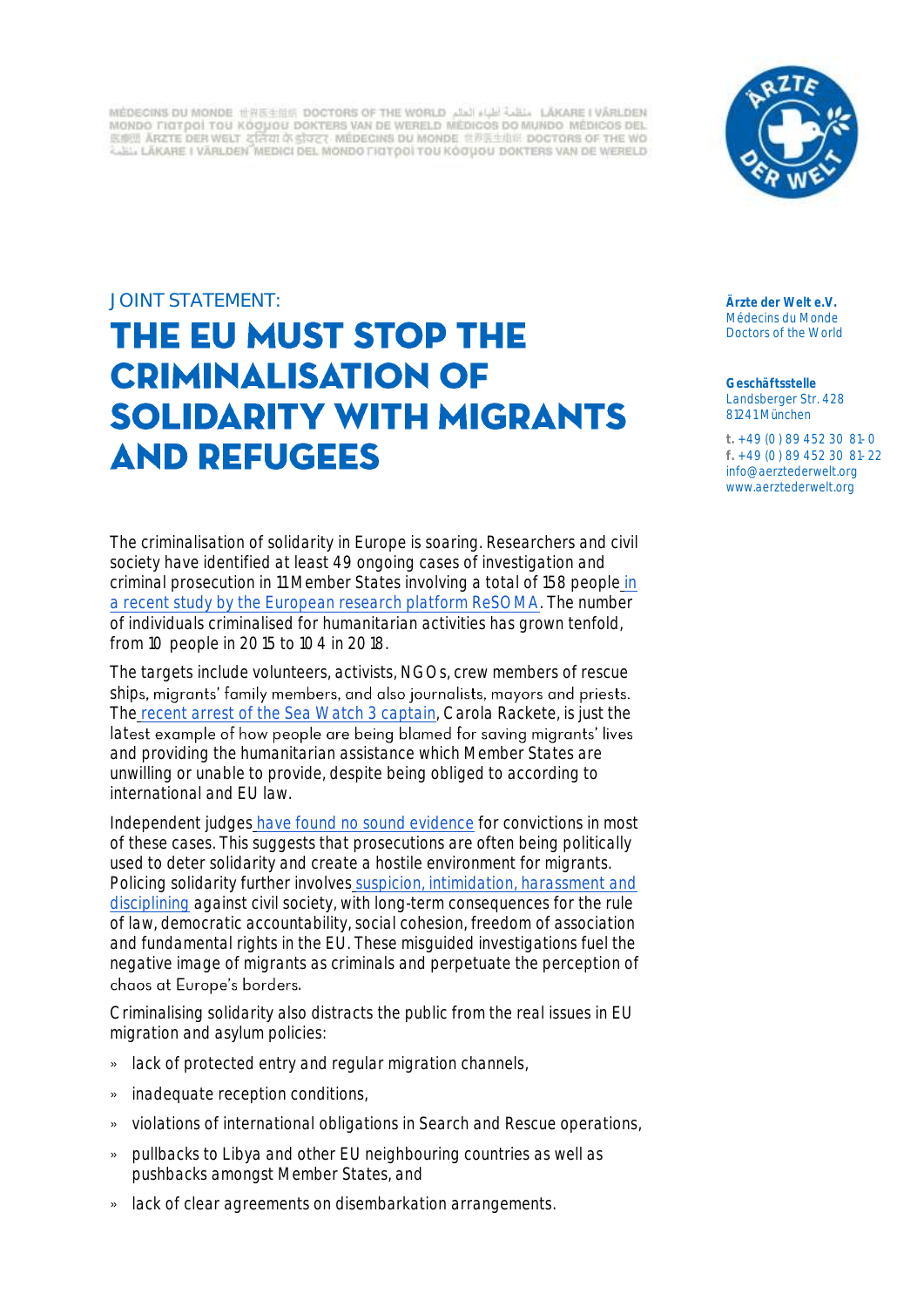Most investigations and formal prosecutions are related to the vague definition of crime in the EU Facilitation Directive which fails to properly distinguish between human smuggling and humanitarian work. But the European Commission has been reluctant to consider the links between the EU Facilitation Directive and the criminalisation of solidarity as well as the compliance of the EU's anti-smuggling policies with the EU Charter of Fundamental Rights[1**]. In addition, the EU protects human rights defenders abroad but fails to protect people acting in solidarity with migrants within its own borders.**[2]

The EU institutions and Member States must put an end to the criminalisation of people and organisations supporting those in need. To end the criminalisation of solidarity, we recommend:

## THE EUROPEAN UNION INSTITUTIONS TO:

- » Revise the EU Facilitation Directive by clearly defining migrant smuggling, in line with the UN Migrant Smuggling Protocol, that requires criminal intent, such as 'financial or other material benefit' or unjust enrichment. The new directive shall not allow the criminalisation of humanitarian actors, by making the humanitarian exemption clause mandatory for the Member States.
- » Monitor early signs of policing of solidarity, before it leads to the criminalisation of humanitarian actors. Such monitoring could be carried out by an independent observatory linked to the proposed EU Rule of Law Mechanism, and through parliamentary investigations. The monitoring should not only include criminal convictions but also all cases of criminal investigations as well as ongoing harassment and targeting of human rights defenders of migrants.
- » Set up an EU proactive search and rescue mission to address the gaps in humanitarian protection of people on the high seas.
- » Adopt guidelines on the respect for the fundamental rights of human rights defenders and humanitarian actors in the fight against smuggling and other border control operations. Such guidance should introduce the principle of a 'firewall' in order to clearly separate immigration enforcement and civil society and professional mandates (including the role played by health, educational, social, legal actors, as well as labour inspectors and law enforcement authorities).
- » Dedicate EU funding to strategic litigation and support of human rights defenders in Europe, with specific support to civil society in EU Member States experiencing rule-of-law backsliding.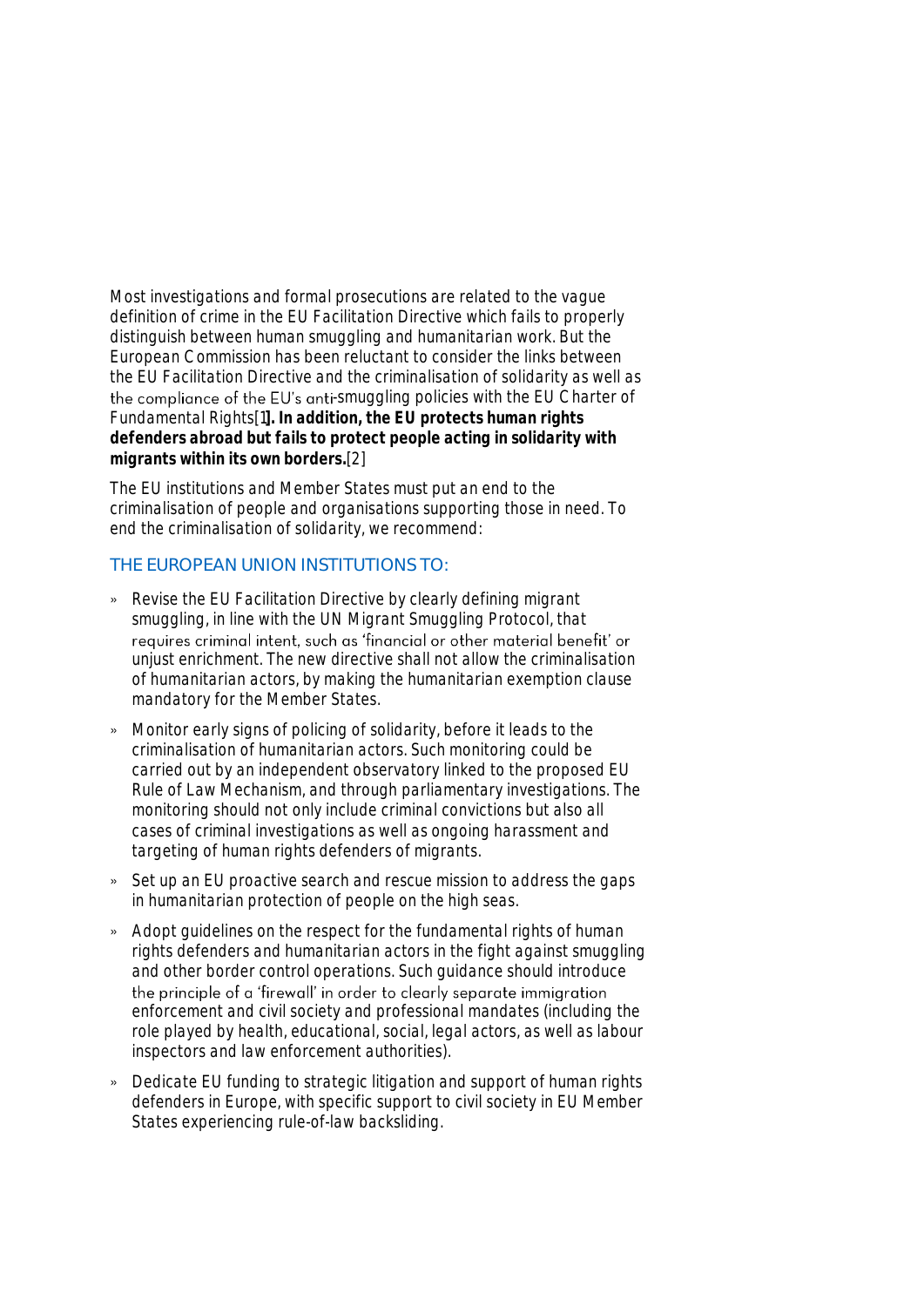#### MEMBER STATES TO:

Stop interference with humanitarian SAR missions.

» Ensure that social and health service providers, law enforcement (police) and labour inspectors are not required to collect and share information with immigration authorities, based on the principle of a 'firewall'.

#### THE EUROPEAN UNION AND ITS MEMBER STATES TO:

- » Promote a conducive environment to humanitarian assistance and solidarity towards migrants. Remove restrictions to civil society's space and prevent violations of the rights of human rights defenders, including smear campaigns, threats and attacks against them, and other attempts to hinder their work.
- » Broaden and facilitate direct access to EU funding for civil society under the EU Multiannual Financial Framework for 2021-27, including for humanitarian assistance provided to undocumented migrants and for actions promoting EU values and the rule of law.
- » Adopt and implement balanced EU migration policies that include safe and regular pathways to Europe, including resettlement schemes, complementary pathways such as humanitarian visas and work permit schemes, and labour migration schemes grounded in the decent work principles and across skills levels that would contribute to the reduction of human smuggling and trafficking.

<sup>[1]</sup> All people and civil society organisations have the right to conscientious objection (Article 10), freedom of expression (Article 11), freedom of association (Article 12) and right to justice (Article 47- 50). Humanitarian actors have the right to provide assistance, on land and at sea, especially when<br>Member States fail to guarantee [migrants'] right to life (Article 2) and their effective right to asylum (Article 18) and fail to protect them from torture and inhuman or degrading treatment (Articles 4 and 19), forced labour and trafficking (Article 5). The right to humanitarian assistance cannot be denied to people forced to live in destitute conditions that violate their human dignity (Article 1), without adequate accommodation or access to basic services such as running water, electricity, heating, social assistance (Article 34) or health care (Article 35). Nor can assistance be denied to people facing violations of their basic rights as a family (Article 7), a child (Article 24), an elderly person (Article 25) or a person with disabilities (Article 26). Finally, EU citizens have the fundamental right to good administration (Article 41), which entails a responsibility for the EU institutions to issue clear legislation and guidance that protects the work of human rights defenders and humanitarian actors.

<sup>[2]</sup> The EU Guidelines on Human Rights Defenders set out "that the activities of Human Rights Defenders have over the years become more recognised. They have increasingly come to ensure greater protection for the victims of violations. However, this progress has been achieved at a high price: the defenders themselves have increasingly become targets of attacks and their rights are violated in many countries. The EU believes it is important to ensure the safety and protect the rights of human rights defenders".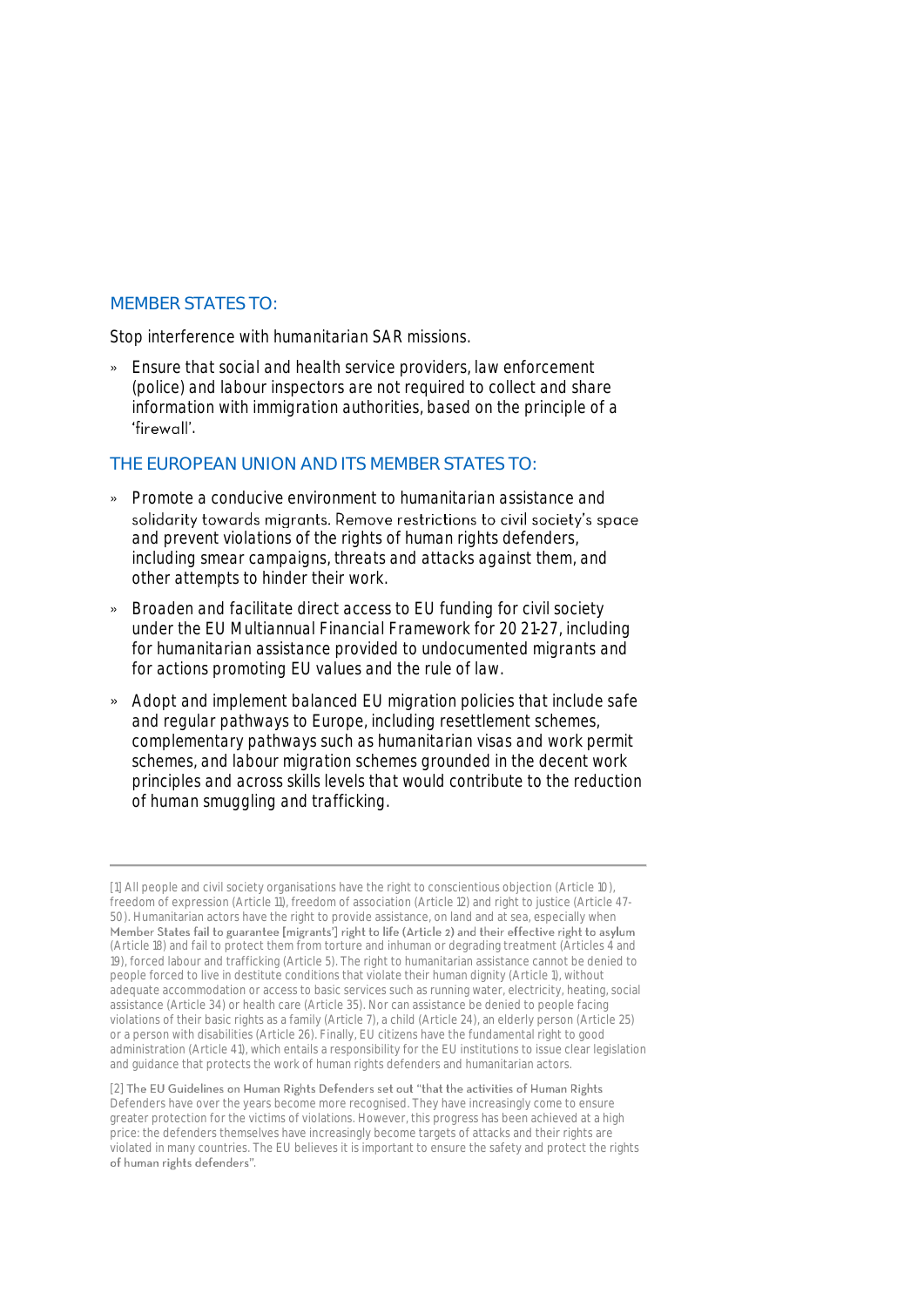# **SIGNATORIES**

- 1. Social Platform
- 2. aditus foundation
- 3. Caritas Europa
- 4. Centre for Applied Human Rights, University of York (UK)
- 5. Churches Commission for Migrants in Europe (CCME)
- 6. European Federation of National Organisations Working with the Homeless (FEANTSA)
- 7. Migration Policy Group (MPG)
- 8. PICUM
- 9. Red Cross EU Office
- 10. Association for Legal Intervention (SIP)
- 11. ASTI Association de soutien aux travailleurs immigrés asbl
- 12. MPEVH Maison du Peuple d'Europe
- 13. Jesuit Refugee Service (JRS) Europe
- 14. FAIRWORK Belgium
- 15. Jugendliche ohne Grenzen (JoG)
- 16. Center for Public Innovation, Romania
- 17. Association promotion droits humains (APDH)
- 18. Joint Council for the Welfare of Immigrants (JCWI, UK)<br>19. Maisha e.V.-African Women in Germany (Germany)
- Maisha e.V.-African Women in Germany ( Germany)
- 20. Forum for Equitable Development
- 21. Foundation for Shelter and Support to Migrants (Malta)
- 22. OMANIAE VZW
- 23. Stand Up for Europe (Brussels)
- 24. Organisation démocratique des travailleurs immigrés au Maroc (ODT-I)
- 25. CIRÉ Coordination et Initiatives pour les Réfugiés et Étrangers (Belgium)
- 26. Praxis (UK)
- 27. African Media Association Malta
- 28. Raiz Mirim asbl (Belgium)
- 29. Migrant Women Association Malta
- 30. ARSIS Association for the Social Support of Youth
- 31. Protection International
- 32. United Protestant Church in Belgium, Rev. Steven H. Fuite
- 33. Instrategies Inclusive Strategies
- 34. Stichting STIL Utrecht
- 35. ORBITvzw (Belgium)
- 36. SOS Malta
- 37. Association pour la promotion et l'intégration des migrants au Maroc (APIMA)
- 38. Agency for Migration and Adaptation AMIGA, z.s. (Prague, Czech Republic)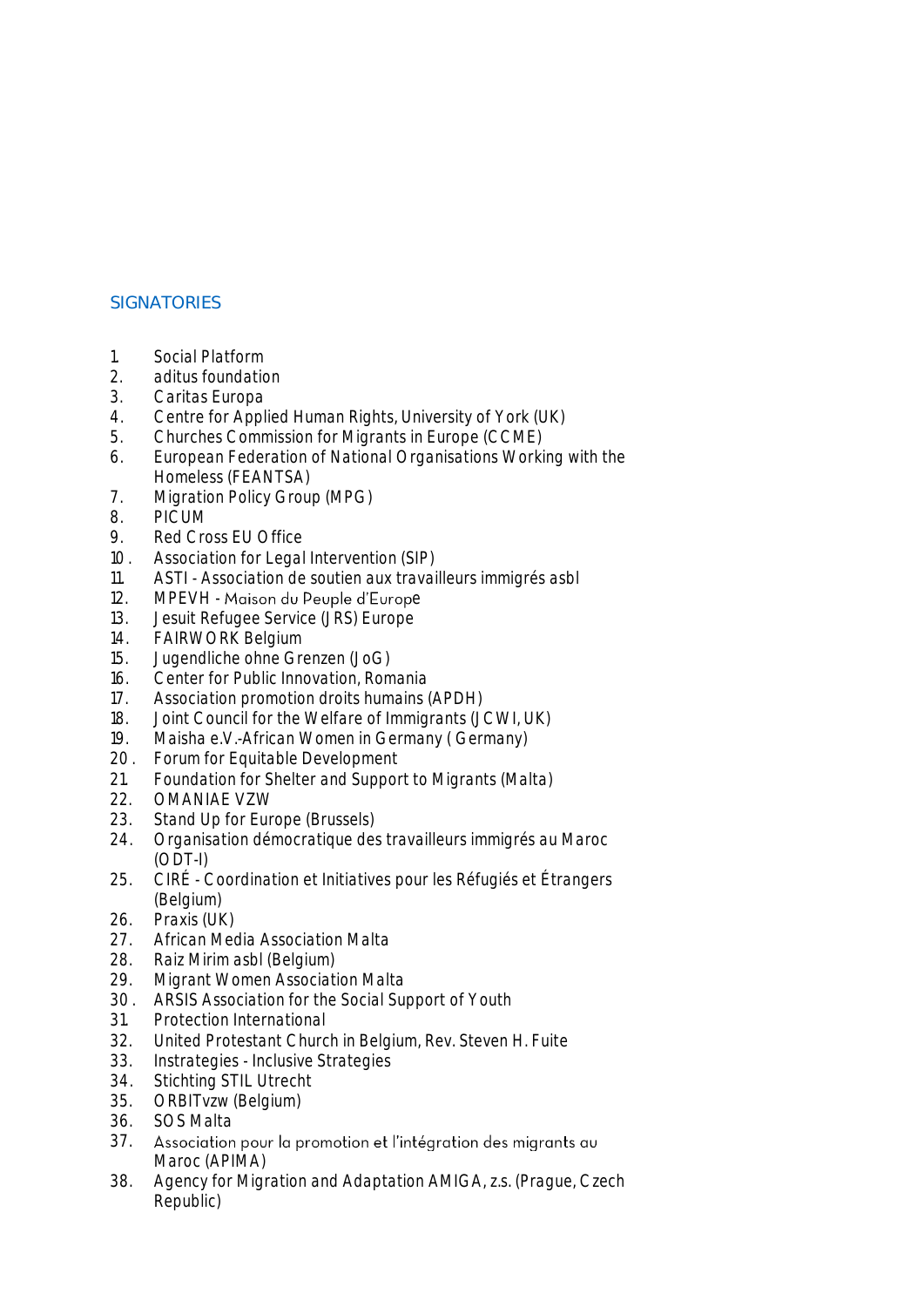- 39. Refugee Rights Europe (RRE)
- 40. Eurodiaconia
- 41. Fundación Cepaim (Spain)
- 42. RED ACOGE (Spain)<br>43 KOK German NGO n
- 43. KOK German NGO network against trafficking in human beings
- 44. Evangelical Lutheran Church of Finland, National Church Council, Worship and Society
- 45. Touchpoints (Luxembourg)
- 46. SolidarityNow (Greece)
- 47. European AIDS Treatment Group
- 48. FundiPau
- 49. Kopin
- 50. Emmaus Europe
- 51. Rosengrenska foundation (Sweden)
- 52. PWEDE (Phil.Women in Europe for Development and Empowerment)
- 53. NGO Legis (North Macedonia)
- 54. Fondation Assemblée des Citoyens et Citoyennes de la Méditerranée (FACM)
- 55. International Detention Coalition
- 56. Human Rights League Slovakia / Liga za ľudské práva Slovensko
- 57. Nasc, Migrant and Refugee Rights Centre Ireland
- 58. Lique des droits de l'Homme (LDH)
- 59. Oxfam
- 60. Point d'Appui asbl (Belgium)
- 61. Migrant Integration Center Brasov (Romania)
- 62. Immigrant Council of Ireland
- 63. Association Support for Social Integration (Romania)
- 64. Romanian National Council for Refugees (CNRR)
- 65. Oxfam Solidarité- Solidariteit (Belgium)
- 66. Integra Foundation Malta
- 67. The Critical Institute
- 68. Novapolis Association- Center of Analysis and Initiatives for Development (RO)
- 69. Association Européenne pour la défense des droits de l'Homme (AEDH)
- 70. Centre Avec asbl (Belgium)
- 71. Mouvement Ouvrier Chrétien (MOC)
- 72. Sans-Papiers Anlaufstelle Zürich SPAZ<br>73. Sex workers Alliance Ireland (SWAI)
- Sex workers Alliance Ireland (SWAI)
- 74. Missing Children Europe
- 75. medico international
- 76. UNDOK Drop-In Center for Undocumented Workers (Austria)
- 77. MediNetz Würzburg e.V. (Germany)
- 78. Legal Migration Association (RO)
- 79. Filipiniana-Europa vzw (Leuven, Belgium)